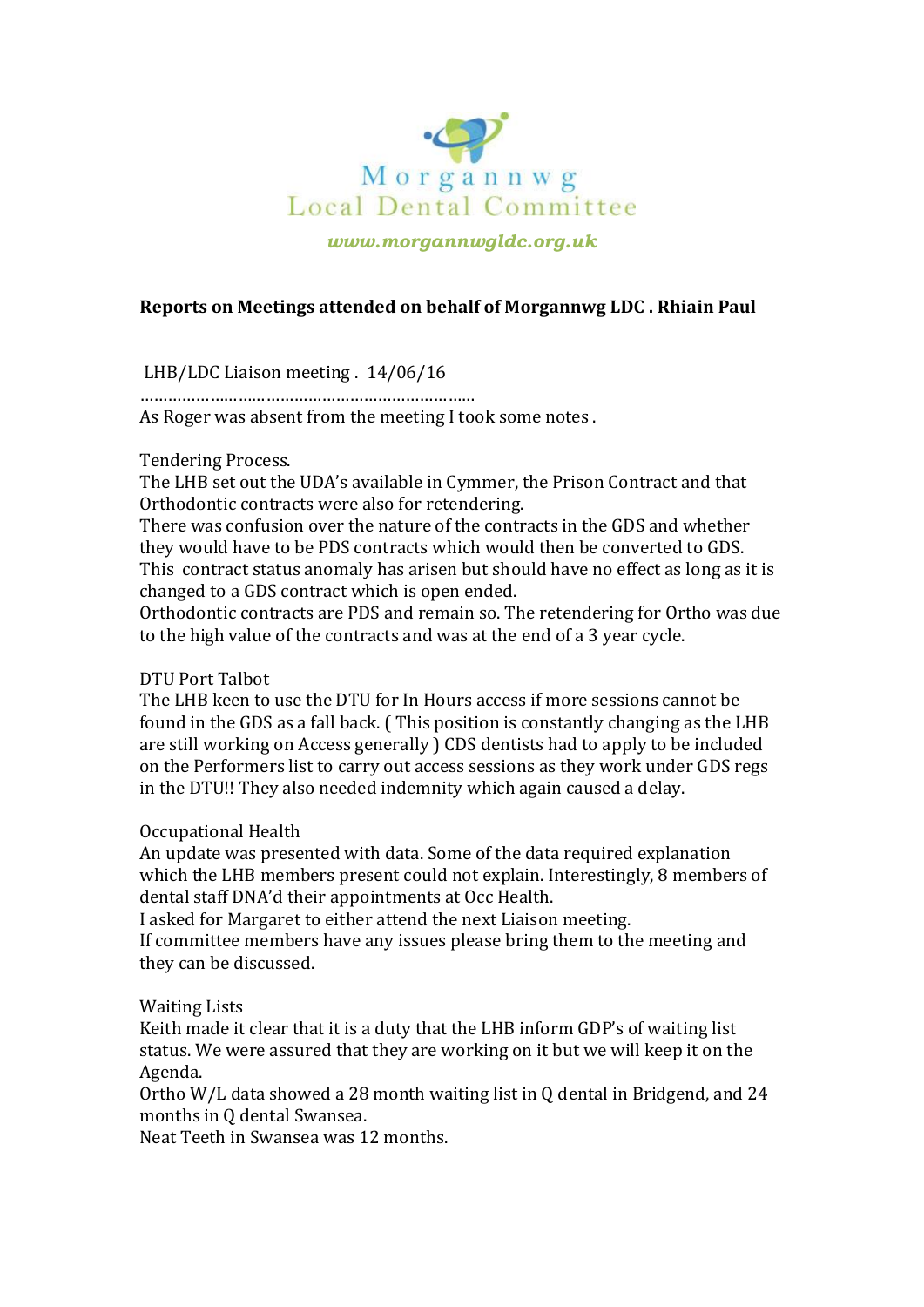DTU

Lesley Taylor has resigned as director. A new Paediatric Dentist has been appointed to the CDS based in PTRC, in Special care Dentistry. David Davies has resigned from the CDS in ABMU.

Public Health Update D2S reports a 12% reduction in caries in 5 year olds. A reduction of 6% this year.

……………………………………………………………

WHC 001 Local Implementation Group. Oral Health for Older People Living in Care Homes.

Meeting chaired by Ros Davies.

This is part of the 1,000 lives project and funded by WG and managed by ABMU Community Dental service.

This was the first meeting and attended by Lindsay Davies for ABMU HB, care home managers, Speech therapy, Macmillan nurses, GDP providing Domicillary Care and I was there for the LDC.

A National Advisory group has produced a single risk assessment questionnaire to be used by all care Homes and Hospitals in ABMU.

Staff in Care homes are being trained re basic Oral Hygiene measures. The project is starting with 8 care homes before rolling it out across ABMU. The relevance to GDS is that these patients do not have regular check ups and seen only as emergencies by Doms. Working in the GDS.

The implications are obvious re the increase in contractual spending by the HB. The meeting was successful in that it highlighted the 'neglect' occurring in elderly care. As domicillary care for GDP's now requires mini hospital equipment to carry out routine care and that Dom. Care has been removed from general contracts this increases the burden on the few contracts presently being commissioned.

Feedback was interesting in that Candida is prevalent in most denture wearers with poor OH but staff not aware that this is so.

I asked one manager what happens if a 'client'/patient has a sore mouth and is unable to eat, who do they contact……….. of course it's the GP! Who probably prescribes an anti fungal which treats the symtoms and not the cause……… the cost implications not only in prescriptions instead of OH care and added to that the cost of a call out by the GP. Ineffective care and easily rectified.

The managers were very concerned but very keen to improve the care provided. The group will meet quarterly and I think with Ros Davies in charge it will be a very interesting and effective project.

………………………………………………………..